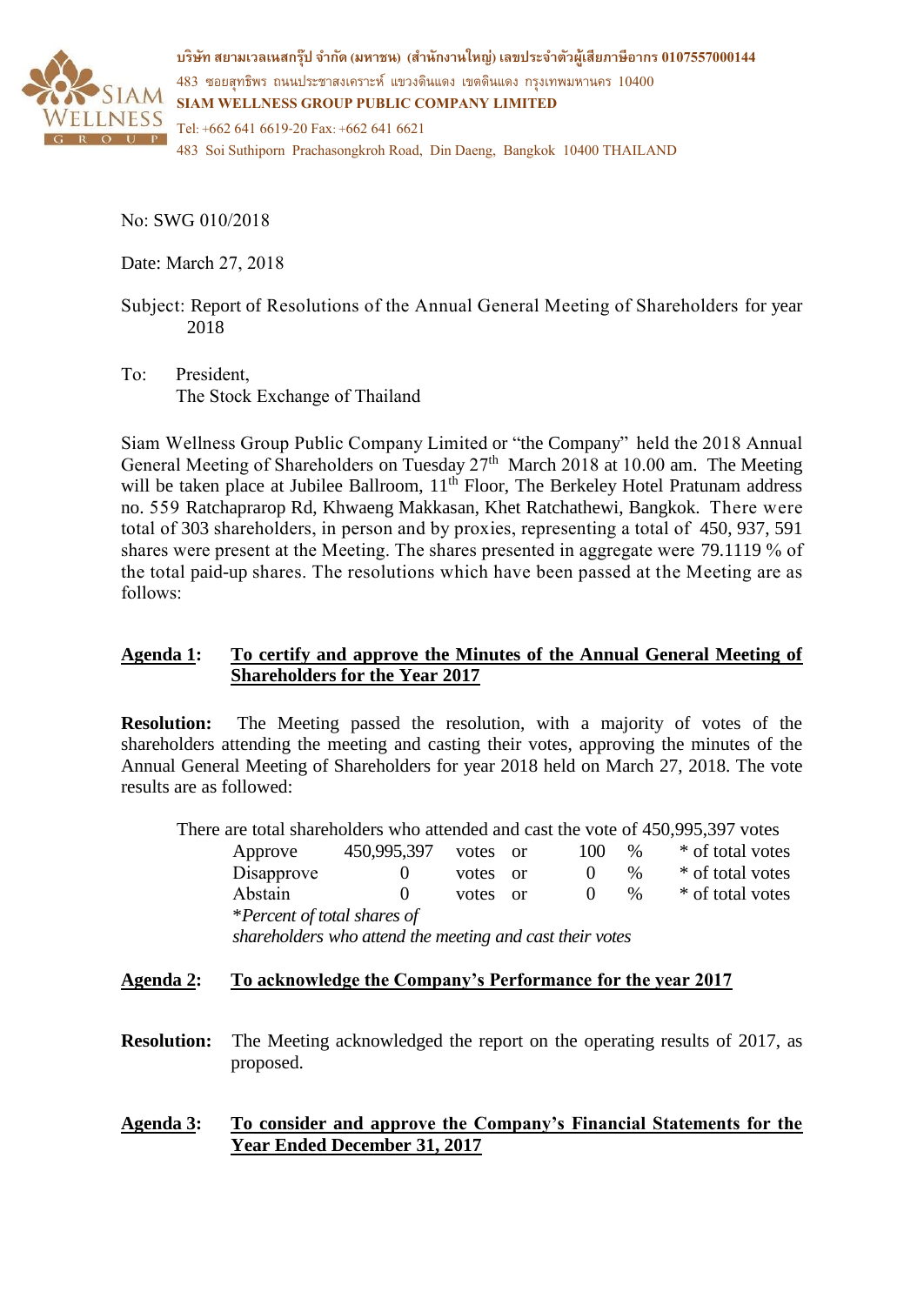**Resolution:** The Meeting passed the resolution, with a majority of votes of the shareholders attending the meeting and casting their votes, approving the Financial Statement for year 2017 ended December 31, 2017 which were audited by auditor and reviewed by the Audit Committee and agreed by the Board of Directors with summary as follows:

| Total assets             | THB 1.176 million |  |
|--------------------------|-------------------|--|
| <b>Total liabilities</b> | THB 421 million   |  |
| Revenues                 | THB 962 million   |  |
| Net profit               | THB 175 million   |  |

The vote results are as followed:

|       |            |             |       |          |          |               | There are total shareholders who attended and cast the vote of 451,784,198 votes |
|-------|------------|-------------|-------|----------|----------|---------------|----------------------------------------------------------------------------------|
|       | Approve    | 451,784,198 | votes | or       | 100      | $\%$          | * of total votes                                                                 |
|       | Disapprove |             | votes | $\alpha$ | $\theta$ | $\%$          | * of total votes                                                                 |
|       | Abstain    |             | votes | - or     | $\Omega$ | $\frac{0}{6}$ | * of total votes                                                                 |
|       |            |             |       |          |          |               | *Percent of total shares of shareholders who attend the meeting and cast their   |
| votes |            |             |       |          |          |               |                                                                                  |

*votes*

## **Agenda 4: To acknowledge the Distribution of Interim Dividend**

**Resolution:** The Meeting acknowledged the payment of the interim dividend for the net profit of the operating results between 1 January  $2017 - 30$  June 2017 to all existing ordinary shareholders of 570,000,000 shares (Five hundred seventy million shares) at the rate of THB 0.05 (five satang) per share w ith the total am ount of THB 28,500,000 (Twenty-eight million and five hundred thousand baht).

## **Agenda 5: To consider and approve the Allocation for Retained Earnings as a Legal Reserve and the Distribution of a Dividend from the Operating Performance for the Year 2017**

**Resolution:** The Meeting has passed the resolution, with a majority of votes of the shareholders attending the meeting and casting their votes, approving to not allocate the net profit for retained earnings as a legal reserve for this year because the Company's legal reserve had already attained the number of 10 percent of the registered capital as required by law and approving the appropriation of dividend paym ent for the net profit of the operating results between 1 July 2017 – 31 December 2017 at the rate of THB 0.07(zero point zero seven baht) per share with the total amount of THB 39,900,000 (thirty-nine million and nine hundred thousand baht) with the record date of April 4, 2017 and dividend payment date of April 25, 201**7**.

The vote results are as followed:

| There are total shareholders who attended and cast the vote of 451,843,398 votes                  |             |          |  |          |      |                  |  |
|---------------------------------------------------------------------------------------------------|-------------|----------|--|----------|------|------------------|--|
| Approve                                                                                           | 451,843,398 | votes or |  | 100      | $\%$ | * of total votes |  |
| Disapprove                                                                                        |             | votes or |  |          | $\%$ | * of total votes |  |
| Abstain                                                                                           |             | votes or |  | $\theta$ | $\%$ | * of total votes |  |
| $\mathcal{L}$ Percent of total shares of shareholders who attend the meeting and cast their votes |             |          |  |          |      |                  |  |

\**Percent of total shares of shareholders who attend the meeting and cast their votes*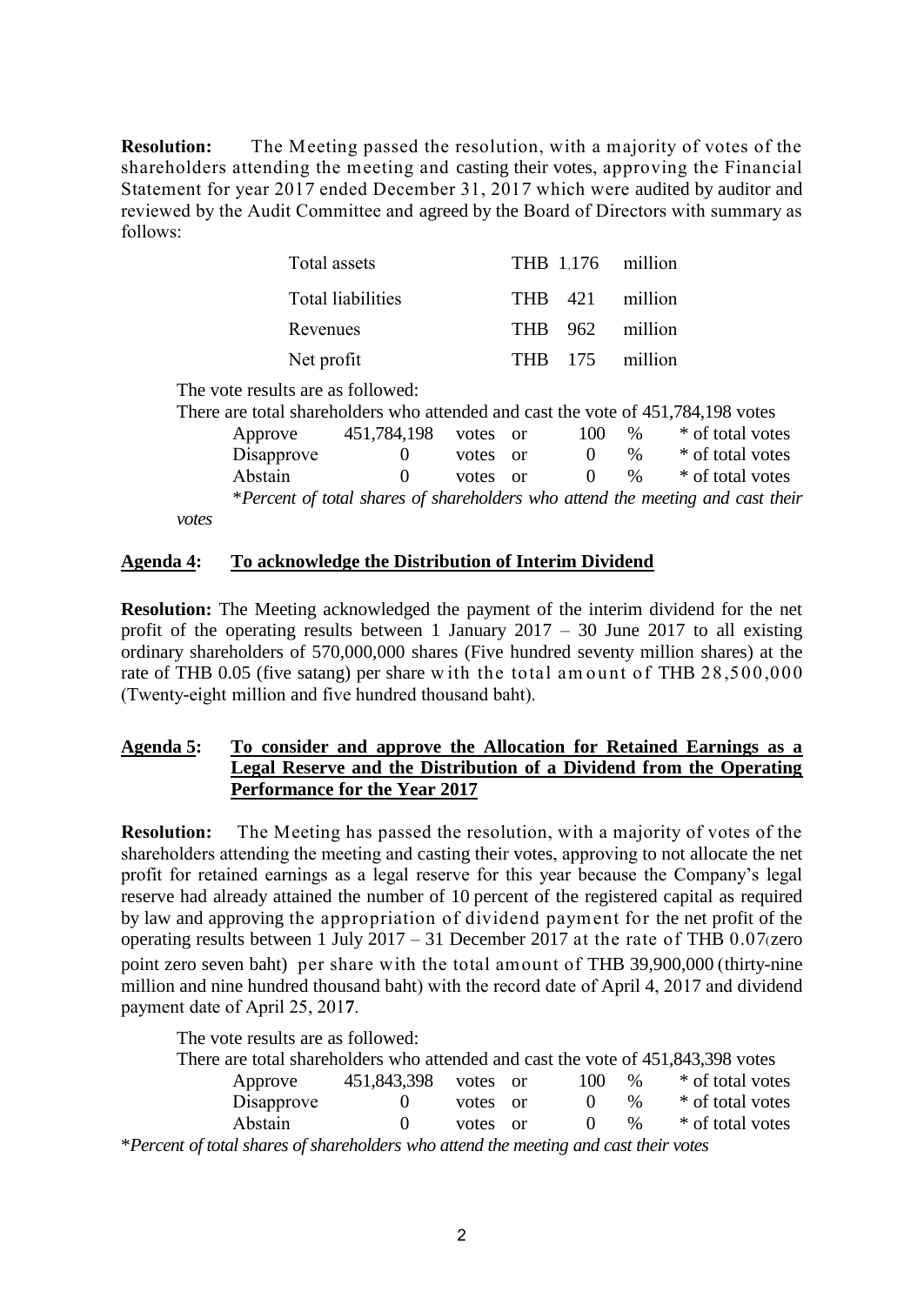# **Agenda 6: To consider and approve the Election of Directors in place of the directors whose terms expired by rotation**

The company has converted to public company on 8 May 2014. Thus, there are three directors who are due to retire by rotation in the year 2018: Mrs. Pranee Suphawatanakiat, M..R. Pensiri Chakrabandhu and Mr. Polchet Likittanasombat.

**Resolution:** The M eeting has passed the resolution approving the appointment of directors w ho were elected with the highest rank for 3 persons respectively, i.e., M.R. Pensiri Chakrabandhu Mr. Polchet Likittanasombat Mrs. Pranee Suphawatanakiat and be re-elected as Director / Independent Director / Audit Committee Director/Nomination and Compensation Director/ Corporate Governance Director, Director / Independent Director / Chairman of the Audit Committee/ Corporate Governance Director, and Chairwoman

The vote results are as followed:

6.1 M.R. Pensiri Chakrabandhu (Director / Independent Director / Audit Committee Director/Nomination and Compensation Director/ Corporate Governance Director) There are total shareholders who attended and cast the vote of 451,843,398 votes

Approve 451,843,397 votes or 100 % \* of total votes Disapprove 0 votes or 0  $\%$  \* of total votes Abstain 1 votes or 0  $\%$  \* of total votes \**Percent of total shares of shareholders who attend the meeting and cast their* 

*votes*

6.2 Mr. Polchet Likittanasombat (Director / Independent Director / Chairman of the Audit Committee/ Corporate Governance Director)

There are total shareholders who attended and cast the vote of 451,843,398 votes

| Approve    | 451,843,397  | votes or | 100              | $\%$ | * of total votes                                                               |
|------------|--------------|----------|------------------|------|--------------------------------------------------------------------------------|
| Disapprove |              | votes or |                  | $\%$ | * of total votes                                                               |
| Abstain    | $\mathbf{O}$ | votes or | $\left( \right)$ | $\%$ | * of total votes                                                               |
|            |              |          |                  |      | *Percent of total shares of shareholders who attend the meeting and cast their |

*votes*

6.3 Mrs. Pranee Suphawatanakiat (Chairwoman )

There are total shareholders who attended and cast the vote of 451,843,398 votes

| Approve                                                                        | 387,711,197                   |          |  | votes or 85.8065 | $\%$ | * of total votes |  |
|--------------------------------------------------------------------------------|-------------------------------|----------|--|------------------|------|------------------|--|
| Disapprove                                                                     | 9,409,800                     | votes or |  | 2.0825 %         |      | * of total votes |  |
| Abstain                                                                        | 54,722,401 votes or 12.1109 % |          |  |                  |      | * of total votes |  |
| *Percent of total shares of shareholders who attend the meeting and cast their |                               |          |  |                  |      |                  |  |

*votes*

#### **Agenda 7: To consider and approve the Remuneration of the Directors**

**Resolution:** The Meeting has passed the resolution with not less than two-thirds of total votes of the shareholders attending the meeting, approving the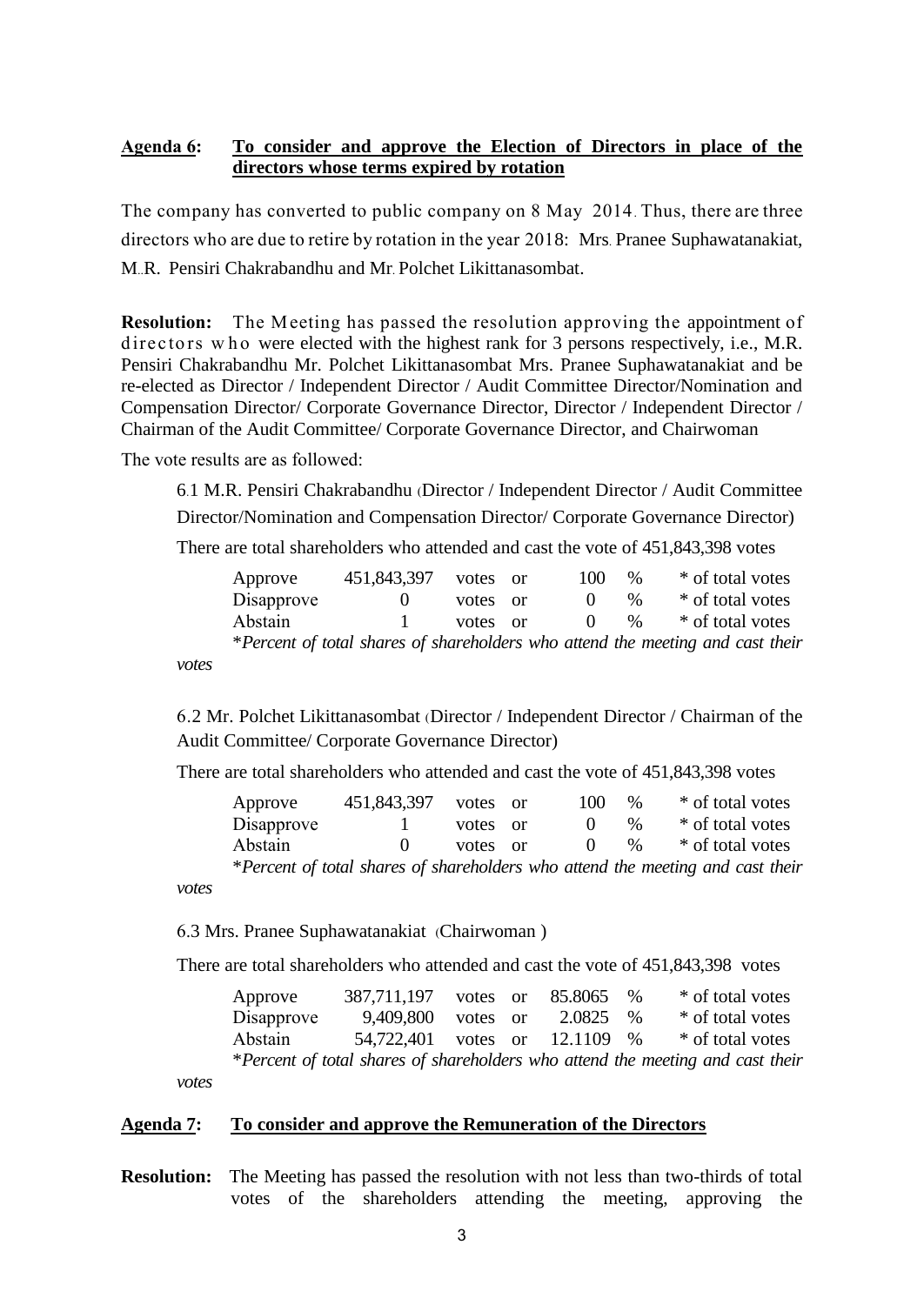remuneration, meeting allowance and annual bonus of the directors for year 2018 as proposed below:

| N <sub>0</sub> . | <b>Consideration</b>               | 2018                                                      |
|------------------|------------------------------------|-----------------------------------------------------------|
|                  |                                    | <b>Proposed Rate</b>                                      |
|                  |                                    | (not the increased rate)                                  |
| 1.               | Director's Remuneration            |                                                           |
| 1.1              | Monthly Allowance                  | - Chairman 22,000 Baht                                    |
|                  | (per month per person)             | - Director 11,000 Baht                                    |
|                  |                                    | * If one has been selected to more than one position, one |
|                  |                                    | shall receive only the highest rate of the position.      |
|                  |                                    | **Director who is member of Executive Committee will      |
|                  |                                    | not receive monthly allowance                             |
|                  |                                    |                                                           |
| 1.2              | Meeting Allowance                  | - Chairman / Director<br>12,000 Baht                      |
|                  | (per month per person)             |                                                           |
| 2.               | Audit Committee's                  |                                                           |
|                  | Remuneration                       |                                                           |
| 2.1              | Monthly Allowance                  | - Chairman 22,000 Baht                                    |
|                  | (per month per person)             | - Audit Committee 16,500 Baht                             |
|                  |                                    | *If one has been selected to more than one position, one  |
|                  |                                    | shall receive only the highest rate of the position.      |
|                  |                                    | **Director who is member of Audit Committee will not      |
|                  |                                    | receive the monthly allowance as Director                 |
|                  |                                    |                                                           |
| 2.2              | Meeting Allowance                  | - Chairman / Audit Committee 12,000 Baht                  |
|                  | (per month per person)             |                                                           |
| 3 <sub>1</sub>   | Meeting Allowance for              | -Chairman 8,000 Baht                                      |
|                  | the Nomination and<br>Compensation | - Commitee 6,000 Baht                                     |
|                  | Committee                          |                                                           |
|                  | (per month per person)             |                                                           |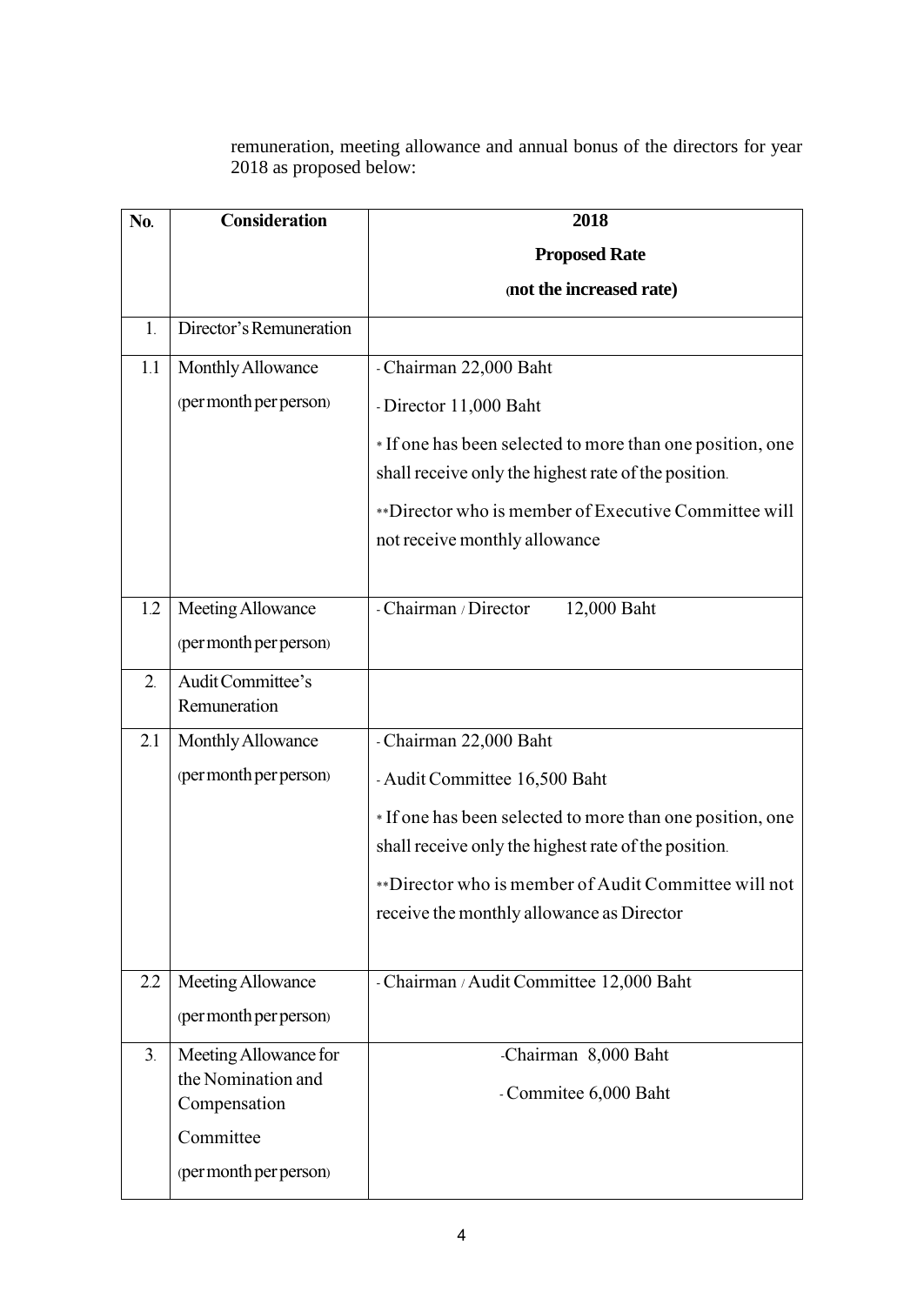| No.            | <b>Consideration</b>     | 2018                     |
|----------------|--------------------------|--------------------------|
|                |                          | <b>Proposed Rate</b>     |
|                |                          | (not the increased rate) |
| 4.             | Meeting Allowance        | -Chairman 8,000 Baht     |
|                | for the Risk Committee   | - Commitee 6,000 Baht    |
|                | (per month per person)   |                          |
| 5 <sub>1</sub> | Meeting Allowance for    | -Chairman 8,000 Baht     |
|                | the Corporate Governance | - Commitee 6,000 Baht    |
|                | Committee                |                          |
|                | (per month per person)   |                          |
| 6.             | <b>Bonus</b>             | 2,450,000 Baht           |

There are total shareholders who attended and cast the vote of 451,845,398 votes

| Approve    | 442,435,598 votes or 97.9175 |          |          | $\%$ | * of total votes                                                               |
|------------|------------------------------|----------|----------|------|--------------------------------------------------------------------------------|
| Disapprove | 9.409.800                    | votes or | 2.0825   | $\%$ | * of total votes                                                               |
| Abstain    | $\mathbf{O}$                 | votes or | $\sim 0$ | $\%$ | * of total votes                                                               |
|            |                              |          |          |      | *Percent of total shares of shareholders who attend the meeting and cast their |
|            |                              |          |          |      |                                                                                |

# **Agenda 8: To consider and approve the Appointment of the Company's Auditor and the Determination of the Audit Fee**

**Resolution:** The Meeting has passed the resolution approving the appointment of

- 1) Ms. Sumana Punpongsanon, certified public accountant no. 5872 and/or
- 2) Mr. Sophon Permsirivallop, certified public accountant no. 3182 and/or
- 3) Ms. Rungnapa Lertsuwankul, certified public accountant no. 3516 and/or
- 4) Ms. Pimjai Manitkajohnkit, certified public accountant no. 4521 and/or
- 5) Mrs. Gingkarn Atsawarangsalit, certified public accountant no. 4496 and/or

6) Mr. Chayapol Suppasedtanon, certified public accountant no. 3972 of EY Office Limited as the Company's auditor for the year 2018, with the audit fee in total of THB 2,450,000. (The Meeting has passed the resolution approving the audit fee of the Company in the amount of THB 1,400,000 and acknowledged the audit fee of subsidiaries in the amount of THB 1,050,000.)

The vote results are as followed:

*votes*

There are total shareholders who attended and cast the vote of 451,845,398 votes

| Approve    | 451,844,398 votes or 99.9998 % |                  |              |      | * of total votes |
|------------|--------------------------------|------------------|--------------|------|------------------|
| Disapprove |                                | $1,000$ votes or | $0.0002 - %$ |      | * of total votes |
| Abstain    | $\mathbf{0}$                   | votes or         | $\bigcup$    | $\%$ | * of total votes |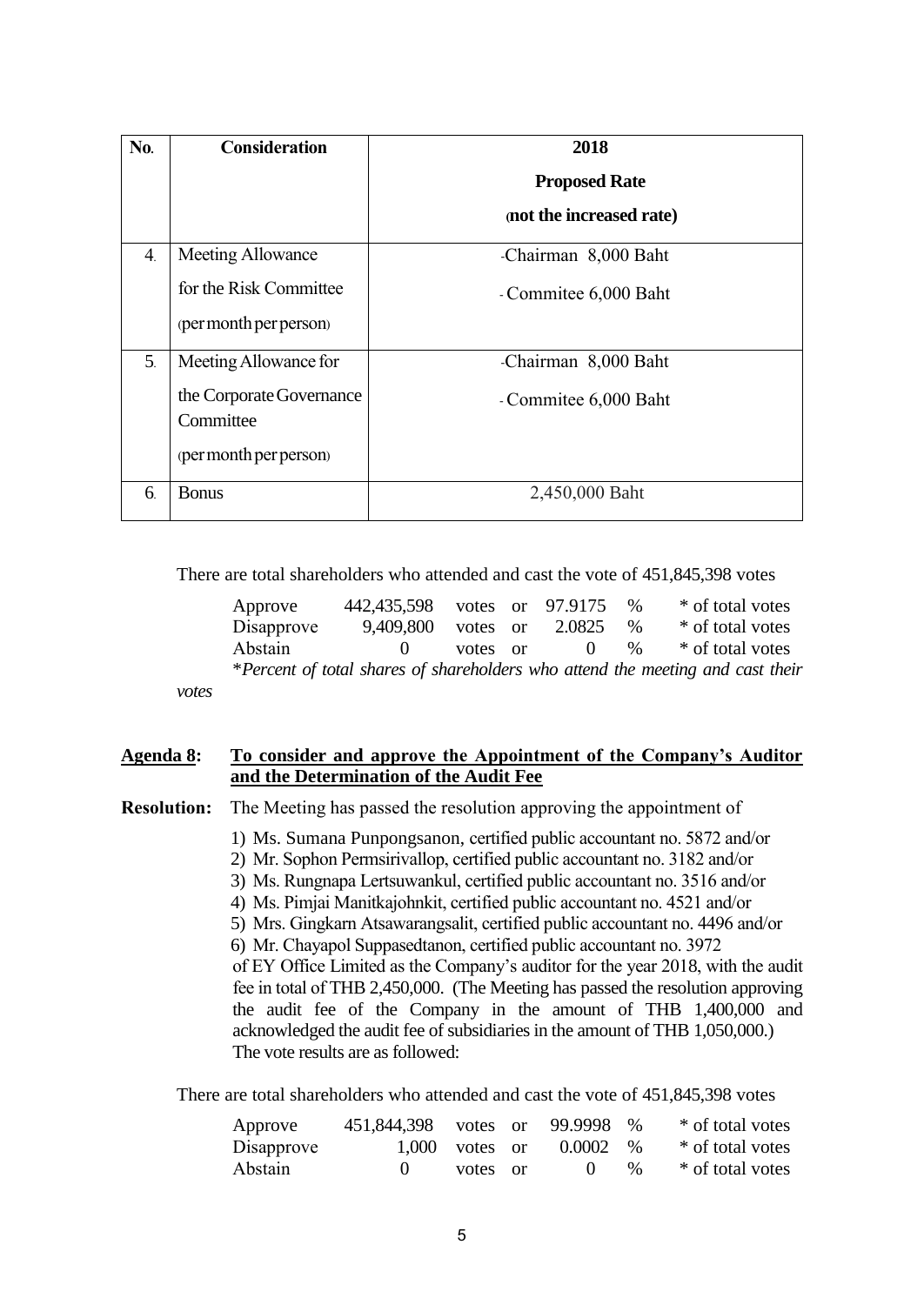\**Percent of total shares of shareholders who attend the meeting and cast their* 

*votes*

### **Agenda 9: To consider and approve the Amendments of the Articles of Association Clause 36 Chapter 4 Shareholders' Meeting**

**Resolution:** The Meeting has passed the resolution with not less than three-fourths of total votes of the shareholders attending the meeting, approving the amendment to Clause 36 Chapter 4 Shareholders' Meeting of the Articles of Association. The vote results are as followed:

There are total shareholders who attended and cast the vote of 451,845,398 votes Approve 451,845,398 votes or 100 % \* of total votes Disapprove 0 votes or 0  $\%$  \* of total votes Abstain 0 votes or 0 % \* of total votes \**Percent of total shares of shareholders who attend the meeting and cast their votes*

## **Agenda 10: To consider and approve the Amendments of the Articles of Association Clause 29 Chapter 3 Board of Directors**

- **Resolution:** The Meeting has passed the resolution with not less than three-fourths of total votes of the shareholders attending the meeting, approving the amendment to Clause 29 Chapter 3 Board of Directors of the Articles of Association. The vote results are as followed:
	- There are total shareholders who attended and cast the vote of 451,845,398 votes Approve  $451,845,398$  votes or  $100\%$  \* of total votes Disapprove 0 votes or 0  $\%$  \* of total votes Abstain 0 votes or 0 % \* of total votes \**Percent of total shares of shareholders who attend the meeting and cast their votes*

### **Agenda 11: To consider and approve the Amendments of the Articles of Association Clause 28 Chapter 3 Board of Directors**

**Resolution:** The Meeting has passed the resolution with not less than three-fourths of total votes of the shareholders attending the meeting, approving the amendment to Clause 28 Chapter 3 Board of Directors of the Articles of Association. The vote results are as followed:

There are total shareholders who attended and cast the vote of 451,845,398 votes Approve 444,590,398 votes or 98.3944 % \* of total votes Disapprove 0 votes or 0 %  $*$  of total votes Abstain 7,255,000 votes or 1.6056 % \* of total votes \**Percent of total shares of shareholders who attend the meeting and cast their votes*